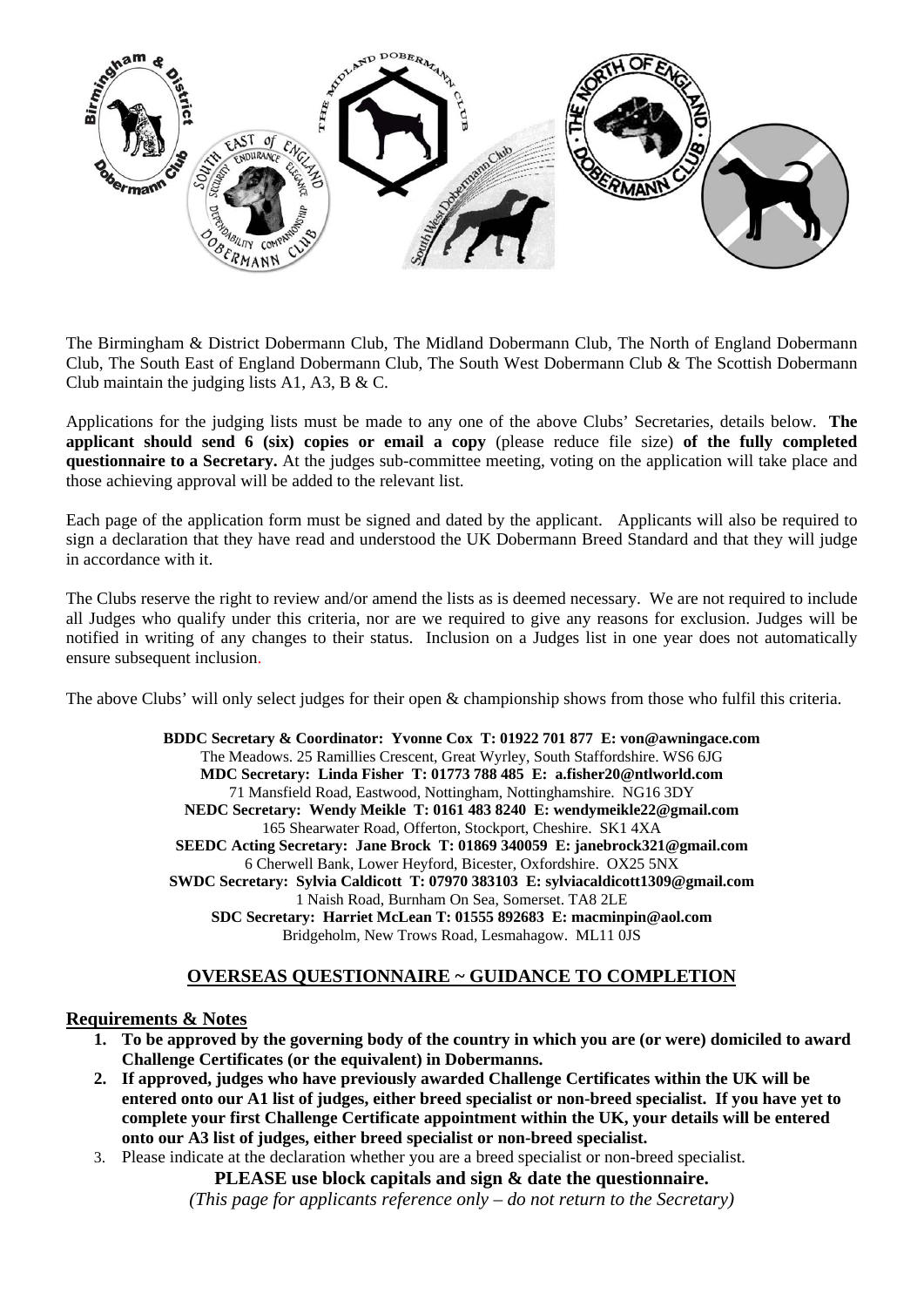

# **OVERSEAS QUESTIONNAIRE**

# **1. DETAILS OF CHAMPIONSHIP DOBERMANN JUDGING IN COUNTRIES OTHER THAN THE UK**

|                         | <b>Date</b> | <b>Show Details (Society or Club)</b> | <b>Country</b> | Awards (ie: CAC,<br>CACIB) | Number of<br><b>Dogs in<br/>Attendance</b> |
|-------------------------|-------------|---------------------------------------|----------------|----------------------------|--------------------------------------------|
| $\mathbf{1}$            |             |                                       |                |                            |                                            |
| $\boldsymbol{2}$        |             |                                       |                |                            |                                            |
| $\mathbf{3}$            |             |                                       |                |                            |                                            |
| $\overline{\mathbf{4}}$ |             |                                       |                |                            |                                            |
| 5                       |             |                                       |                |                            |                                            |
| $\boldsymbol{6}$        |             |                                       |                |                            |                                            |
| $\overline{7}$          |             |                                       |                |                            |                                            |
| $\bf 8$                 |             |                                       |                |                            |                                            |
| $\boldsymbol{9}$        |             |                                       |                |                            |                                            |
| 10                      |             |                                       |                |                            |                                            |
| ${\bf 11}$              |             |                                       |                |                            |                                            |
| 12                      |             |                                       |                |                            |                                            |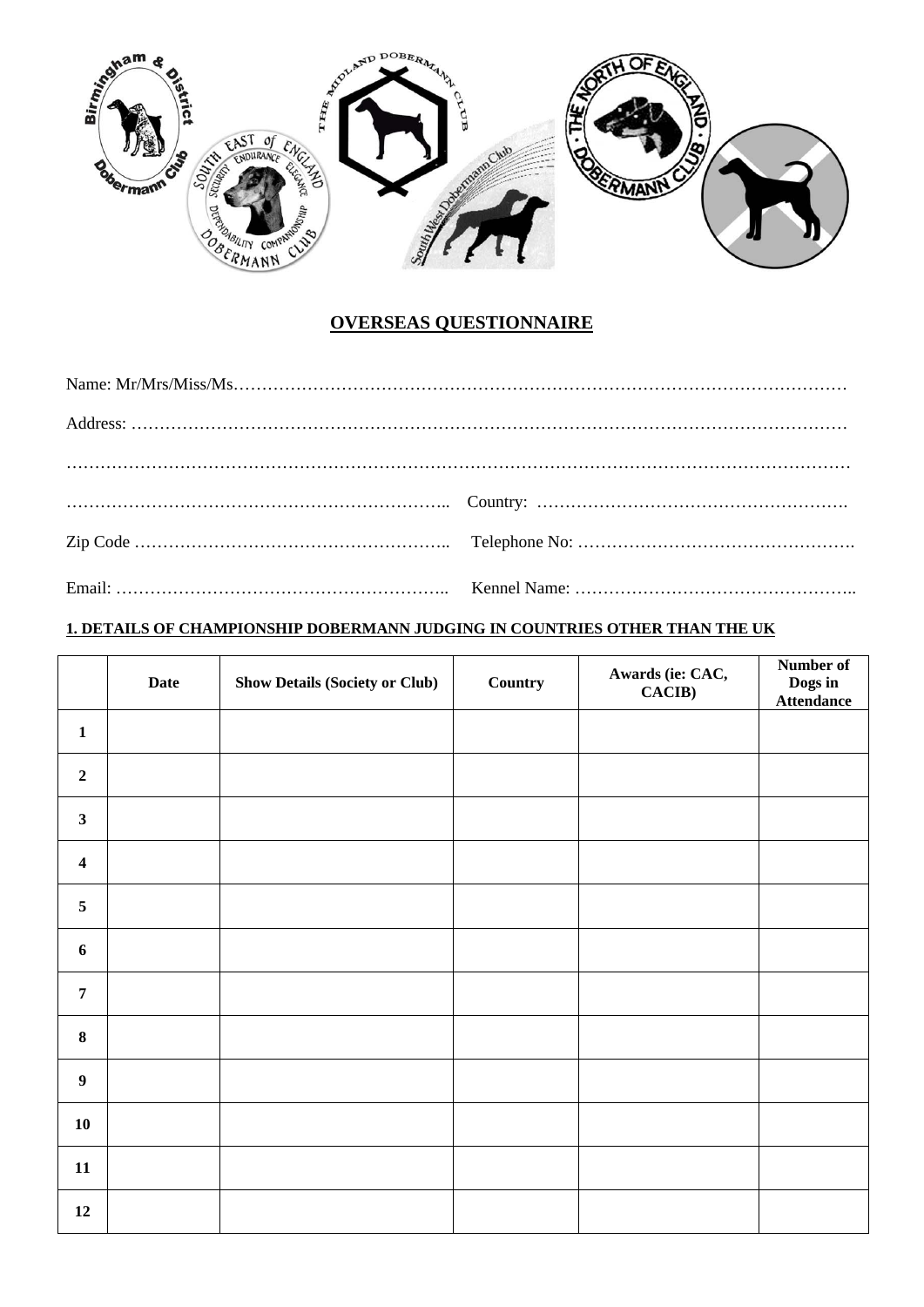# **2. DETAILS OF DOBERMANN JUDGING IN THE UK**

|                         | <b>Date</b> | <b>Show Society or Club</b> | <b>Championship or</b><br><b>Open Show</b> | <b>Number of Dogs</b><br><b>Entered</b> | Number of<br>Dogs in<br><b>Attendance</b> |
|-------------------------|-------------|-----------------------------|--------------------------------------------|-----------------------------------------|-------------------------------------------|
| $\mathbf{1}$            |             |                             |                                            |                                         |                                           |
| $\mathbf 2$             |             |                             |                                            |                                         |                                           |
| $\overline{\mathbf{3}}$ |             |                             |                                            |                                         |                                           |
| $\boldsymbol{4}$        |             |                             |                                            |                                         |                                           |
| $\sqrt{5}$              |             |                             |                                            |                                         |                                           |
| 6                       |             |                             |                                            |                                         |                                           |
| $\overline{7}$          |             |                             |                                            |                                         |                                           |
| $\bf 8$                 |             |                             |                                            |                                         |                                           |
| $\boldsymbol{9}$        |             |                             |                                            |                                         |                                           |
| ${\bf 10}$              |             |                             |                                            |                                         |                                           |
| 11                      |             |                             |                                            |                                         |                                           |
| 12                      |             |                             |                                            |                                         |                                           |

# **3. DETAILS OF FUTURE APPOINTMENTS (Dobermann Judging ONLY)**

|   | Date | <b>Show Society or Club</b> | Country | <b>Sex To Be Judged (Dogs, Bitches or Both)</b> |
|---|------|-----------------------------|---------|-------------------------------------------------|
|   |      |                             |         |                                                 |
| 2 |      |                             |         |                                                 |
| 3 |      |                             |         |                                                 |
| 4 |      |                             |         |                                                 |
| 5 |      |                             |         |                                                 |

### **4. OTHER BREEDS**

Please list any other breeds that you judge at Championship level: